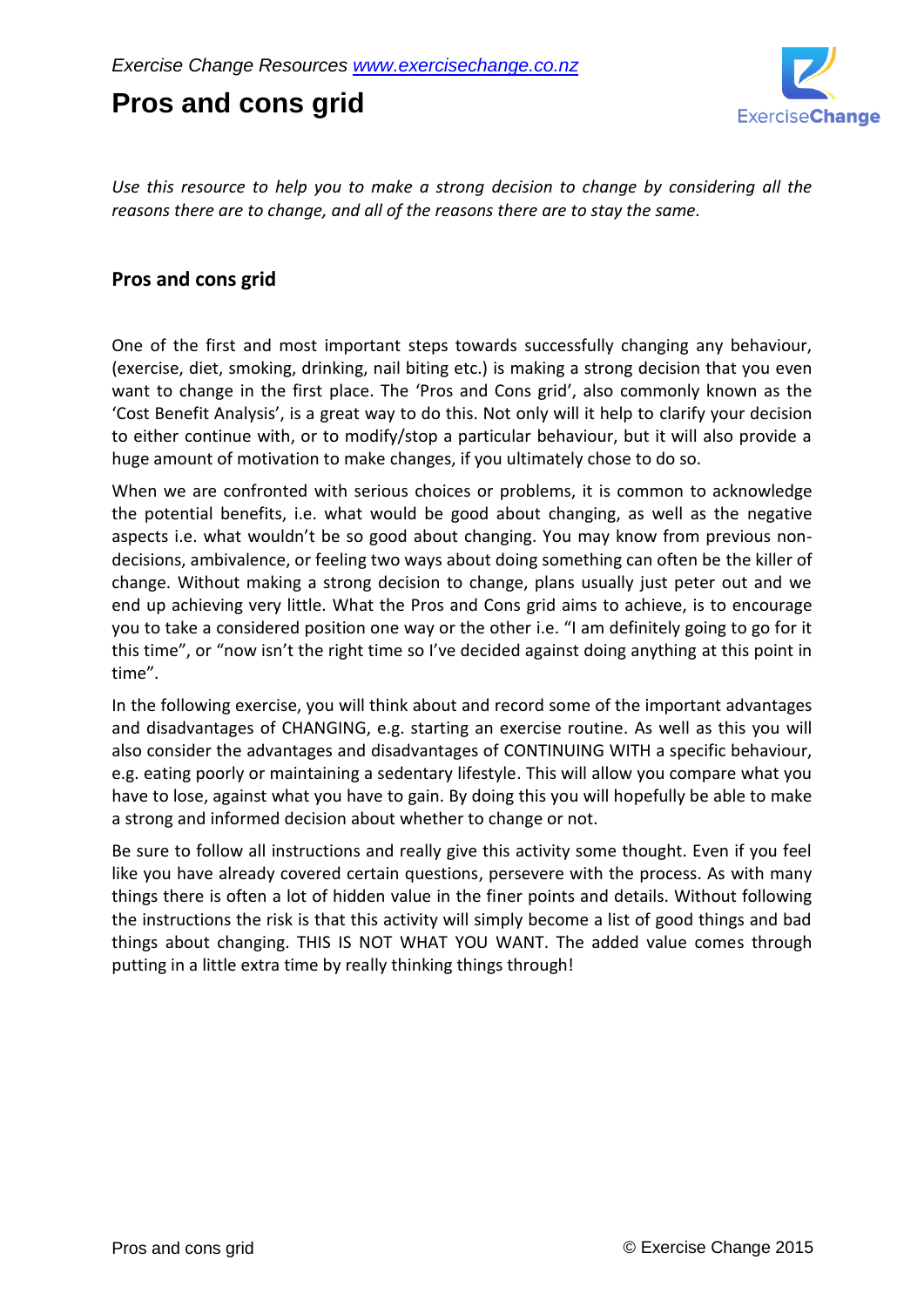## **Pros and cons grid activity**

#### **Task instructions:**

Follow these steps to complete your Pros and Cons grid:

- 1. Identify the behaviour you're thinking about changing
- 2. Start by considering the pros (good things) of CHANGING this behaviour and record these in BOX 1/6. IMPORTANT! You will be coming back to this box to expand on each point, so keep these initial pros broad. For example instead of writing "I'll look better in a swimsuit", and "My stomach would be flatter", just write "I'll look better".
- 3. Next, consider the cons (the not so good things) of STAYING THE SAME and record these in BOX 2/5. IMPORTANT! Again you will be coming back to this box to expand on each point, so keep these initial cons broad.
- 4. Next, consider the cons of CHANGING and record these in BOX 3. You will not be coming back to this box so you can be as specific as you like.
- 5. Next, consider the pros of STAYING THE SAME and record these in BOX 4. You will not be coming back to this box so you can be as specific as you like.
- 6. Next, go back to BOX 2/5 (Cons of STAYING THE SAME) and open up and expand on each of your initial points. The challenge is to GENERATE UP TO TEN OR MORE ADDITIONAL POINTS for each of your initial broad points\*. Use the following (or similar) questions for each point to get started:
	- a. What would you/others notice?
	- b. What would that look like?
	- c. What would that mean to you/others?

\*For example if you said a con of staying the same was, "I would remain overweight", you would expand on this by considering all of the additional flow on cons that would result from this one original point. You might identify some of the following: I would feel guilty, I would look and feel unattractive to the opposite sex, my confidence would remain low, I would not bother with trying to look good, I wouldn't bother with sports anymore because it would be too hard, and so forth. If you really get into this you could even expand on each of these points. For example when considering the point, "I wouldn't bother with sports anymore…" you might include additional points like: I would lose contact with the people in my team, I would no longer go to the bi-annual club get together, I would probably put on more weight as this is the only exercise I do, etc.

- 7. Next, go back to BOX 1/6 (Pros of CHANGING) and open up and expand on each of your initial points. Again the challenge is to GENERATE UP TO TEN OR MORE ADDITIONAL POINTS for each of your initial broad points\*. Use the following (or similar) questions for each point to get started:
	- a. What would you/others notice?
	- b. What would that look like?
	- c. What would that mean to you/others?

\*As you did with step 6 the aim is to expand on each original point and create ten additional points. This time however ensure you keep things positive and strengths based. For example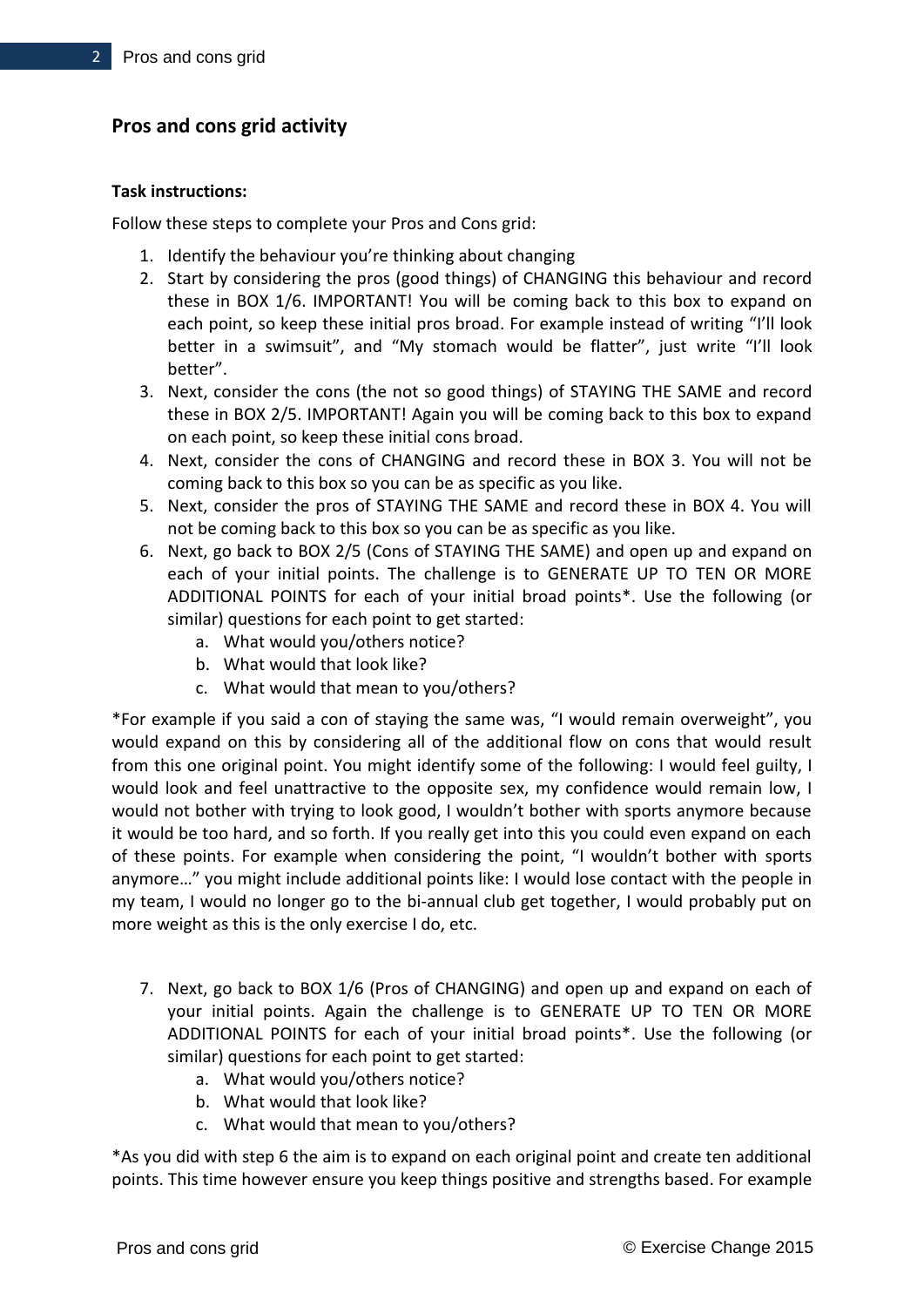if you said a pro of changing was, "I would look great", you wouldn't expand on this by saying, "I wouldn't have to wear old baggy clothes anymore". Instead you would say, "I could buy a new wardrobe". Again you could expand on any of your additional points by considering all of the additional flow on pros. The reason for expanding certain points is to generate enough motivation, energy and hope to successfully proceed through to the action stage of change. It is especially important that you do this with BOX 1/6. Really think about each point by visualising a changed future. This can be a huge motivator to change, as can visualising an unchanged future as in BOX 2/5.

8. After you have expanded on BOXES 2/5 and 1/6, consider your results by answering the reflection questions.

#### **IMPORTANT**

- An EXAMPLE of a completed Pros and Cons grid has been included after the reflection question activity. This will give you an idea of how to use this resource if you are still unsure.
- The Pros and Cons grid can often evoke a lot of thoughts, feelings and ideas, all of which are valuable and deserve to be recorded. As a result you may find that you need more space to write things down. If this is the case you could do any of the following:
	- o Use the larger A3 sized template (Pros and cons grid A3 TEMPLATE). You will find this template at the [Exercise Change resources page.](http://www.exercisechange.co.nz/resources.html)
	- $\circ$  Use more than one Pros and cons grid to record your ideas. You will find additional templates (Pros and cons grid - A4 TEMPLATE) at the **Exercise** [Change resources page.](http://www.exercisechange.co.nz/resources.html)
	- o Use your own paper to record additional thoughts, feelings and ideas.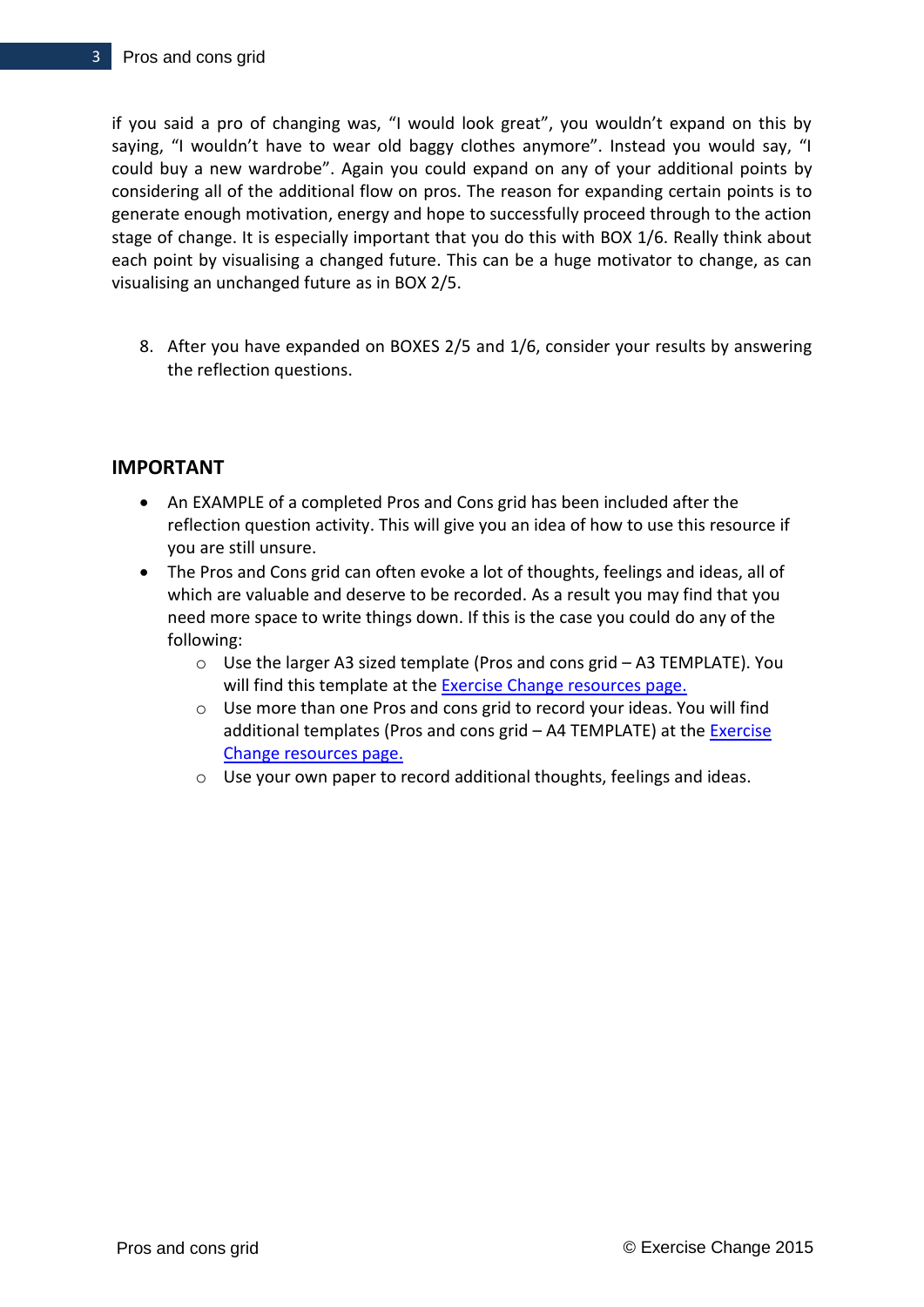# **My pros and cons grid**

## **My identified behaviour is…** \_\_\_\_\_\_\_\_\_\_\_\_\_\_\_\_\_\_\_\_\_\_\_\_\_\_\_\_\_\_\_\_\_\_\_\_\_\_\_\_\_\_\_\_\_\_\_\_\_\_\_

|                    | Cons - What's NOT SO<br>GOOD about | Pros - What's GOOD about |                |
|--------------------|------------------------------------|--------------------------|----------------|
| Changing behaviour | BOX 3                              |                          | <b>BOX 1/6</b> |
| Staying the same   |                                    | <b>BOX 2/5</b>           | BOX 4          |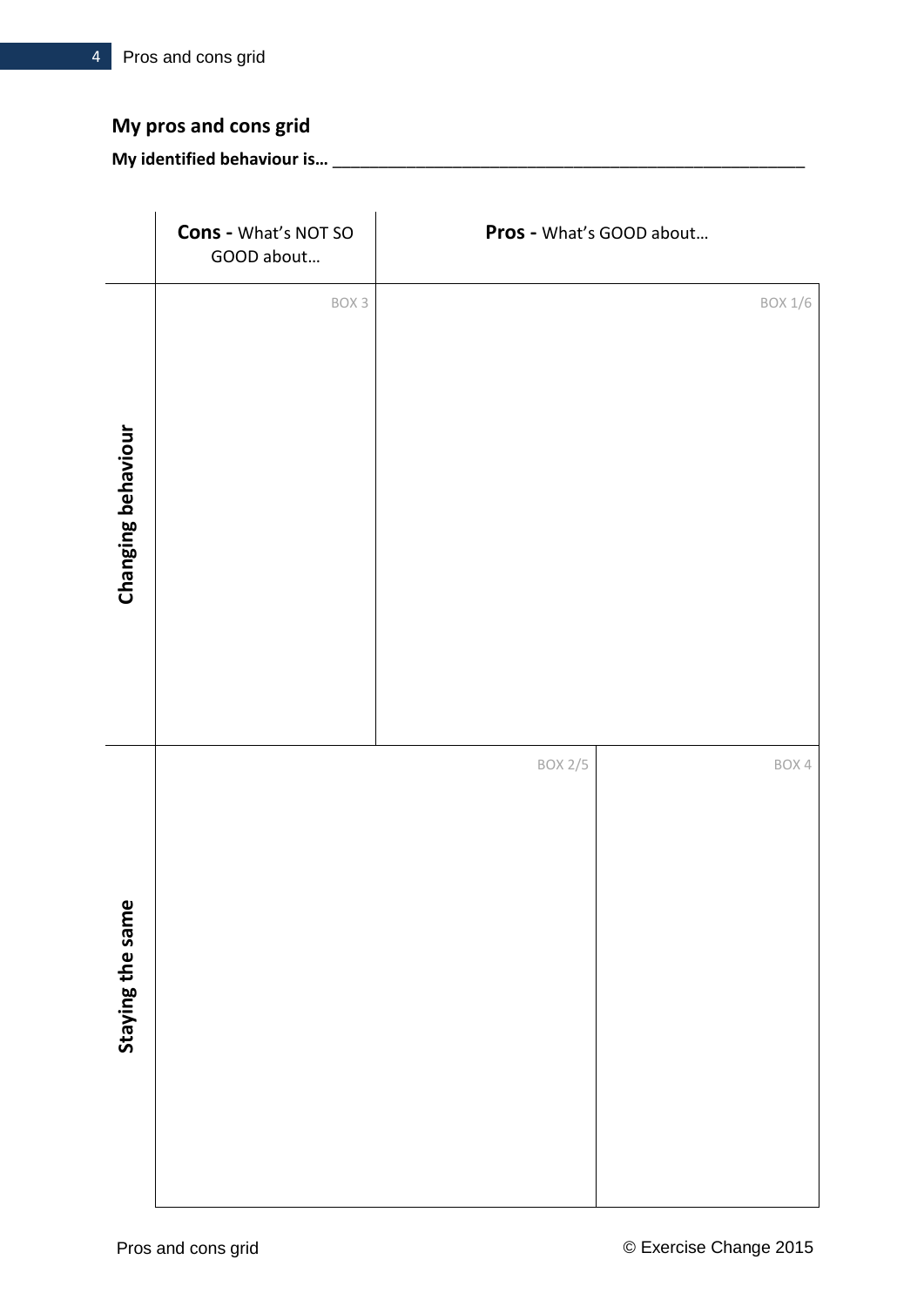#### **Reflection questions**

- What was this exercise like for you? How did it make you feel and what did it make you think about?
- What epiphanies/light bulb moments did you have (if any)?
- What is your thinking around the identified behaviour (the change you want to make) after completing this activity?
- How would you describe your level of ambivalence before and after completing this exercise? If there has been a change, what do you attribute this change to?
- What are your thoughts about wanting to change and move ahead with an action plan after completing this activity?
- What would now need to happen for you to commit 100% to making a change?
- If you didn't end up making any sort of change because of the reasons you listed in BOXES 3 and 4, would you be OK with this? How would this sit with you?